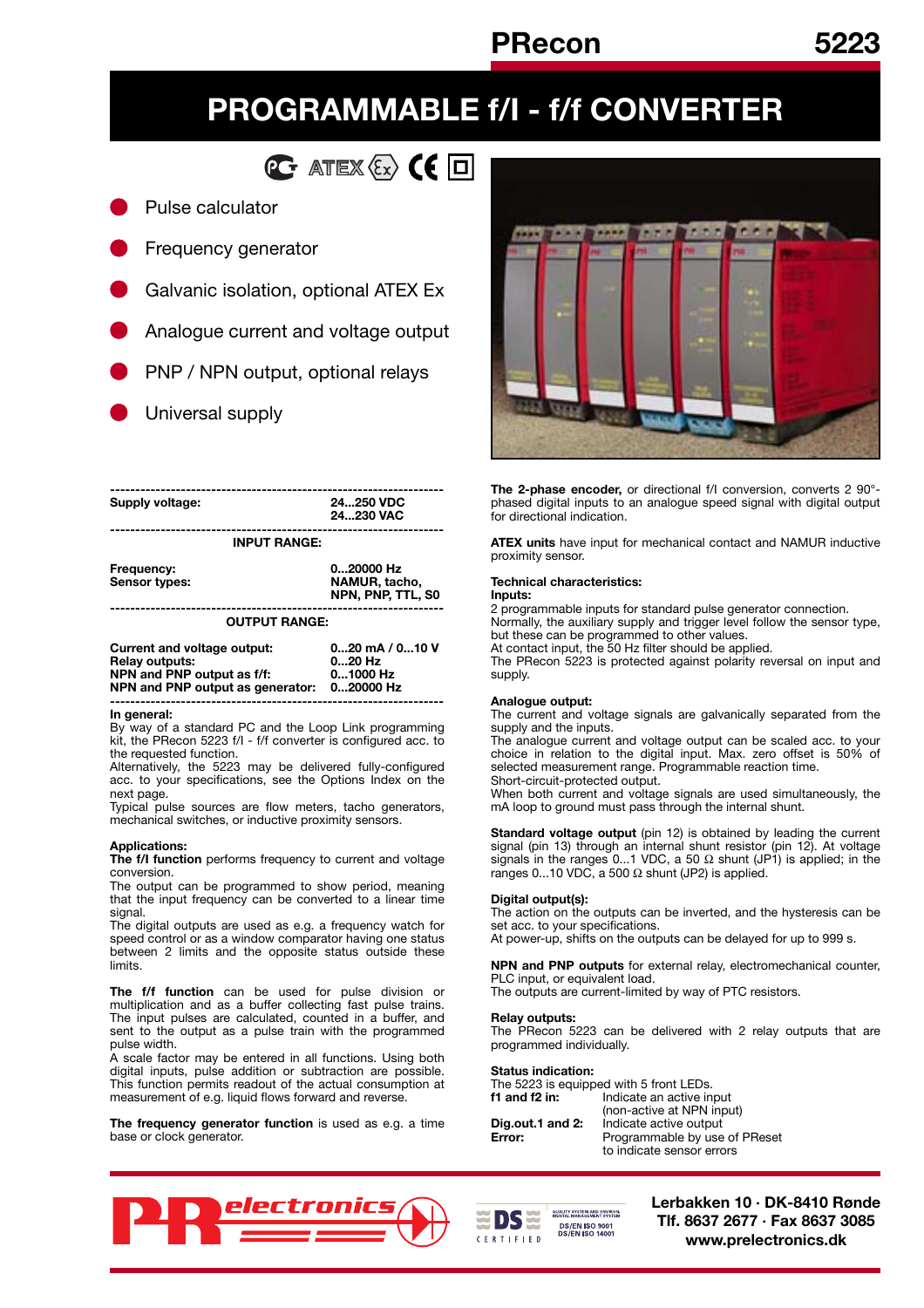### **Electrical specifications - type 5223:**

**Specifications range:** -20°C to +60°C

### **Common specifications:**

| Fuse……………………………………………<br>Internal consumption<br>Max. consumption<br>Isolation, test / operation<br>Power-up delay<br>Communications interface<br>Signal / noise ratio<br>Response time, analogue<br>Response time, digital output<br>Calibration temperature<br>Temperature coefficient<br>Effect of supply voltage change | 21.6 253 VAC<br>400 mA SB / 250 VAC<br>3 W<br>3.5 W<br>3.75 kVAC / 250 VAC<br>0999 s<br>$1$ min.<br>Loop Link<br>Min. 60 dB<br>$< 60$ ms + period<br>$< 50$ ms + period<br>$2028$ °C<br>$\epsilon$ ±0.01% of span / °C<br>$<$ $\pm$ 0.1% of span<br>$< 0.005\%$ of span / VDC |
|-----------------------------------------------------------------------------------------------------------------------------------------------------------------------------------------------------------------------------------------------------------------------------------------------------------------------------|-------------------------------------------------------------------------------------------------------------------------------------------------------------------------------------------------------------------------------------------------------------------------------|
| Auxiliary voltages:<br>Namur supply EEx<br>NPN / PNP supply<br>Special supply (programmable)                                                                                                                                                                                                                                | 8.3 VDC $\pm$ 0.5 VDC / 8 mA<br>8.9 VDC ±0.5 VDC / 8 mA<br>17 VDC / 20 mA<br>17 VDC / 20 mA<br>517 VDC / 20 mA                                                                                                                                                                |
|                                                                                                                                                                                                                                                                                                                             |                                                                                                                                                                                                                                                                               |
| Screw terminal torsion<br>Dimensions (HxWxD)<br>Tightness (cabinet / terminals)                                                                                                                                                                                                                                             | $1x2.5$ mm <sup>2</sup> stranded wire<br>$0.5$ Nm<br>$<$ 95% RH (non cond.)<br>109 x 23.5 x 130 mm<br><b>DIN 46277</b><br>IP50 / IP20<br>240 g                                                                                                                                |
| Input:                                                                                                                                                                                                                                                                                                                      |                                                                                                                                                                                                                                                                               |

### **General:**

|                                          | frequency |
|------------------------------------------|-----------|
| Min. pulse width (without filter)  25 us |           |
|                                          |           |
| Max. frequency (without filter) 20 kHz   |           |
|                                          |           |
|                                          |           |
|                                          |           |
|                                          |           |
|                                          | $18$ mA   |

### **Namur input acc. to DIN 19234:**

### **Sensor error detection (only for Namur):**

#### **Tacho input:** Trig-level LOW ................................... ≤ -40 mV Trig-level HIGH .................................. ≥ 40 mV

### **NPN / PNP input:**

| Input impedance, standard  3.48 $k\Omega$         |  |
|---------------------------------------------------|--|
| Input impedance, special version 3.4812 $k\Omega$ |  |

#### **2-phase encoder:**

| Min. pulse width (without filter)       | 1 ms |
|-----------------------------------------|------|
| Min. period (without filter)            | 2 ms |
| Max. frequency (without filter)  500 Hz |      |

### **TTL input:**

## **S0 input acc. to DIN 43 864:**

#### **Analogue output: Current output:**

| Gurrent output: |  |
|-----------------|--|
|                 |  |
|                 |  |
|                 |  |
|                 |  |
|                 |  |
|                 |  |
|                 |  |
|                 |  |
|                 |  |

### **Voltage output through internal shunt:**

### **Active outputs (NPN / PNP):**

### **f/f converter output:**

### **Frequency generator:**

### **Relay output:**

| Max. AC power Ex version 5223B  100 VA |  |
|----------------------------------------|--|
|                                        |  |
|                                        |  |

### **EEx / I.S. approval:**

| [EEx ia] IIC |
|--------------|
|              |

#### **Ex / I.S. data for 5223B:** minal 31, 33

| دد . آد الـ Ierrillial              |  |
|-------------------------------------|--|
|                                     |  |
| Terminal 42, 43 and 52, 53          |  |
|                                     |  |
| $\mathsf{I}_{\mathsf{O}}$ : 13.8 mA |  |
|                                     |  |
| Lowendon, 160 mH                    |  |
|                                     |  |
|                                     |  |

#### **GOST R approval:**

Standard: VNIIM, Cert. no. ................ Ross DK.ME48.V01899 Ex: VNIIFTRI, Cert. no. ...................... Ross DK.GB06.V00100

### **Observed authority requirements: . Standard:** EMC 2004/108/EC

| Emission and immunity EN 61326 |              |
|--------------------------------|--------------|
|                                |              |
|                                |              |
|                                | and EN 60742 |
|                                |              |
|                                | FN 50284     |

**Of span =** Of the presently selected range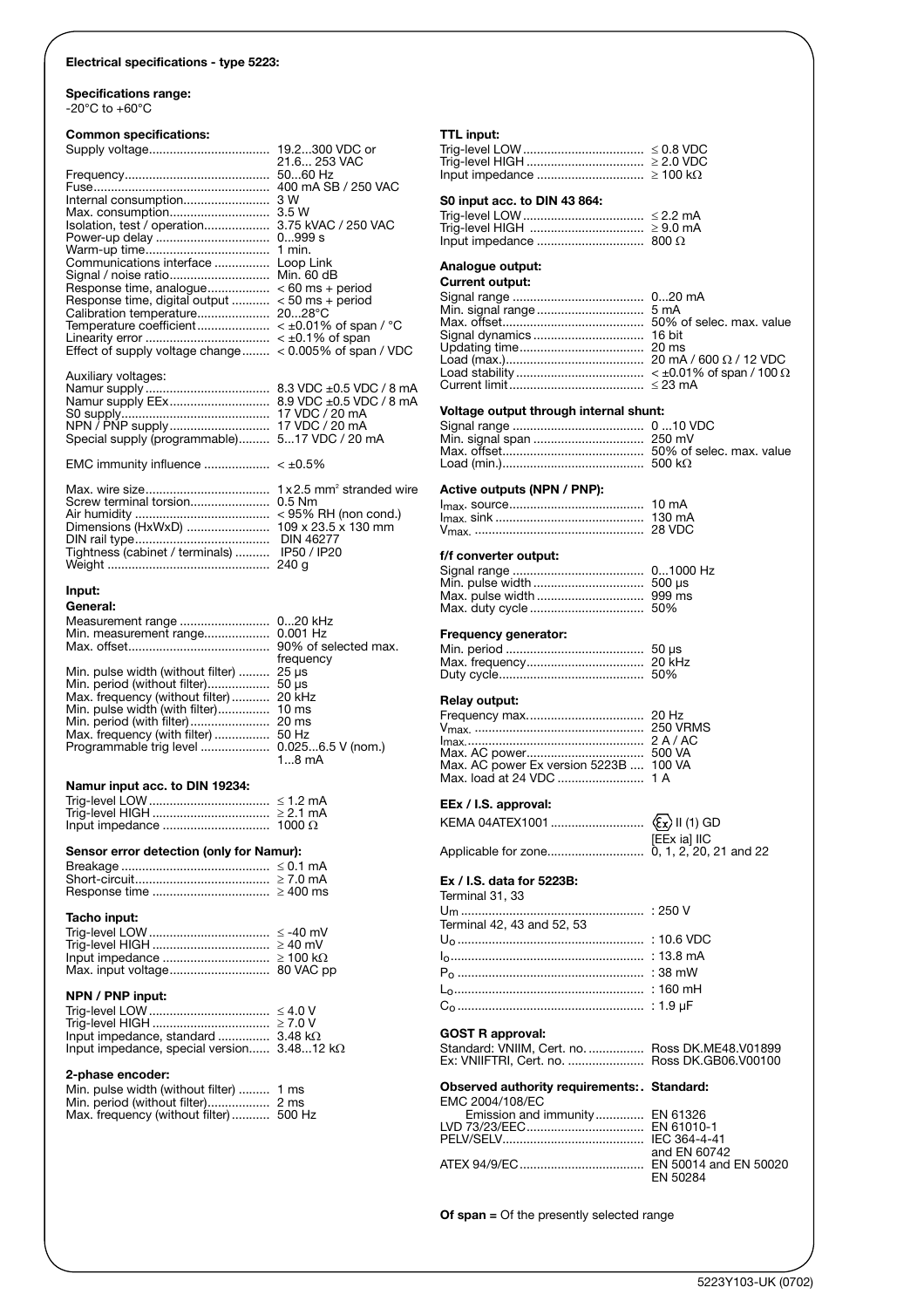|                                                                                                                                                                                                     | Options index 5223:                                                                                                                                                |                                                                                                                                                        |                           |
|-----------------------------------------------------------------------------------------------------------------------------------------------------------------------------------------------------|--------------------------------------------------------------------------------------------------------------------------------------------------------------------|--------------------------------------------------------------------------------------------------------------------------------------------------------|---------------------------|
| *1: f/l converter                                                                                                                                                                                   | *2: f/f converter                                                                                                                                                  | *3: Frequency generator                                                                                                                                | *4: 2-phase encoder       |
| Digital input:                                                                                                                                                                                      |                                                                                                                                                                    |                                                                                                                                                        |                           |
| *1 Unit:<br>Frequency / Period<br>0% ____ Hz/s 100% ___ Hz/s                                                                                                                                        |                                                                                                                                                                    | *4 Unit:<br>Frequency / Period<br>Forward 0% ____ Hz/s 100% ____ Hz/s<br>Reverse 0% _____ Hz/s 100% _____ Hz/s                                         |                           |
| *1,2,4 A Input type: Tacho / TTL / NPN / PNP / S0 / NAMUR<br>Special Current / Special Voltage<br>Trig level _____ mA/V Spec. sensor supply _____ V                                                 |                                                                                                                                                                    | *1,2,4 Input filter:<br>Disable / 50 Hz Lowpass                                                                                                        |                           |
| *2 B Input type:Tacho / TTL / NPN / PNP / S0 / NAMUR<br>Special Current / Special Voltage<br>Trig level mA/V Spec. sensor supply V                                                                  |                                                                                                                                                                    |                                                                                                                                                        |                           |
| Analogue output:                                                                                                                                                                                    |                                                                                                                                                                    |                                                                                                                                                        |                           |
| *1 Unit:<br>Fixed output ____ mA/V / Specify 0% ____ mA/V 100% ____ mA/V                                                                                                                            | Current / Voltage                                                                                                                                                  |                                                                                                                                                        |                           |
| *4 Unit:<br>mA/V                                                                                                                                                                                    | Fixed output / Forward / Reverse<br>0% ____ mA/V 100% ____ mA/V / 0% ____ mA/V 100% ____ mA/V                                                                      |                                                                                                                                                        |                           |
| *1,4 Response time:<br>$\frac{1}{\sqrt{2}}$ s                                                                                                                                                       | *1,4 Sensor error (NAMUR):                                                                                                                                         | Off / Hold / Specify error value _____ mA                                                                                                              |                           |
| <b>Digital output:</b>                                                                                                                                                                              |                                                                                                                                                                    |                                                                                                                                                        |                           |
| *1,4 Digital output 1: Off / Activate for incr. freq. / Activate for decr. freq.<br>*4 Digital output 1:<br>Setpoint ______ Hz/s Hysteresis ______ Hz/s Power on delay _____ s<br>Forward / Reverse |                                                                                                                                                                    |                                                                                                                                                        |                           |
| *3 Frequency:<br>Hz                                                                                                                                                                                 |                                                                                                                                                                    |                                                                                                                                                        |                           |
| *2 Digital output 1 Action:                                                                                                                                                                         |                                                                                                                                                                    | Addition / Subtraction / Multiplication A / Multiplication B / Division A / Division B<br>P1: _______________ P2: ________________ Pulse time ______ s |                           |
| Addition:<br>Subtraction A-B:<br>Multiplication A:<br>OUT $1 = P1$ <sup>*</sup> lnA<br>Division A:<br>$OUT 1 = P1/lnA$                                                                              | $OUT 1 = P1*InA+P2*InB$<br>OUT $1 = P1$ *lnA-P2*lnB<br>Subtraction B-A:<br>Multiplication B:<br>Division B:                                                        | OUT $1 = P2^{\ast}$ InB-P1 $^{\ast}$ InA<br>OUT $1 = P2^{\ast}$ lnB<br>$OUT 1 = P2*InB$                                                                |                           |
| *1,4 Digital output 2:                                                                                                                                                                              | Off / Activate for incr. freq. / Activate for decr. freq.<br>Setpoint ______ Hz/s Hysteresis _____ Hz/s<br>/ Window<br>High limit ______ Hz/s Low limit _____ Hz/s |                                                                                                                                                        |                           |
| *4 Function:<br>Forward / Reverse                                                                                                                                                                   | *1,2,4 Digital 1 and 2 output function:<br>NPN or relay N.C. / PNP or relay N.O.                                                                                   |                                                                                                                                                        |                           |
| *1,4 Sensor error action dig. out 1 & 2 (NAMUR):                                                                                                                                                    | Off / Close / Open / Hold                                                                                                                                          | *2 Sensor error action dig. out 2:                                                                                                                     | Off / Close / Open / Hold |
| *1,2,4 Error LED:                                                                                                                                                                                   |                                                                                                                                                                    | Disable / Sensor error (NAMUR) / Beyond input limits / Sensor error & Beyond input limits (NAMUR)                                                      |                           |